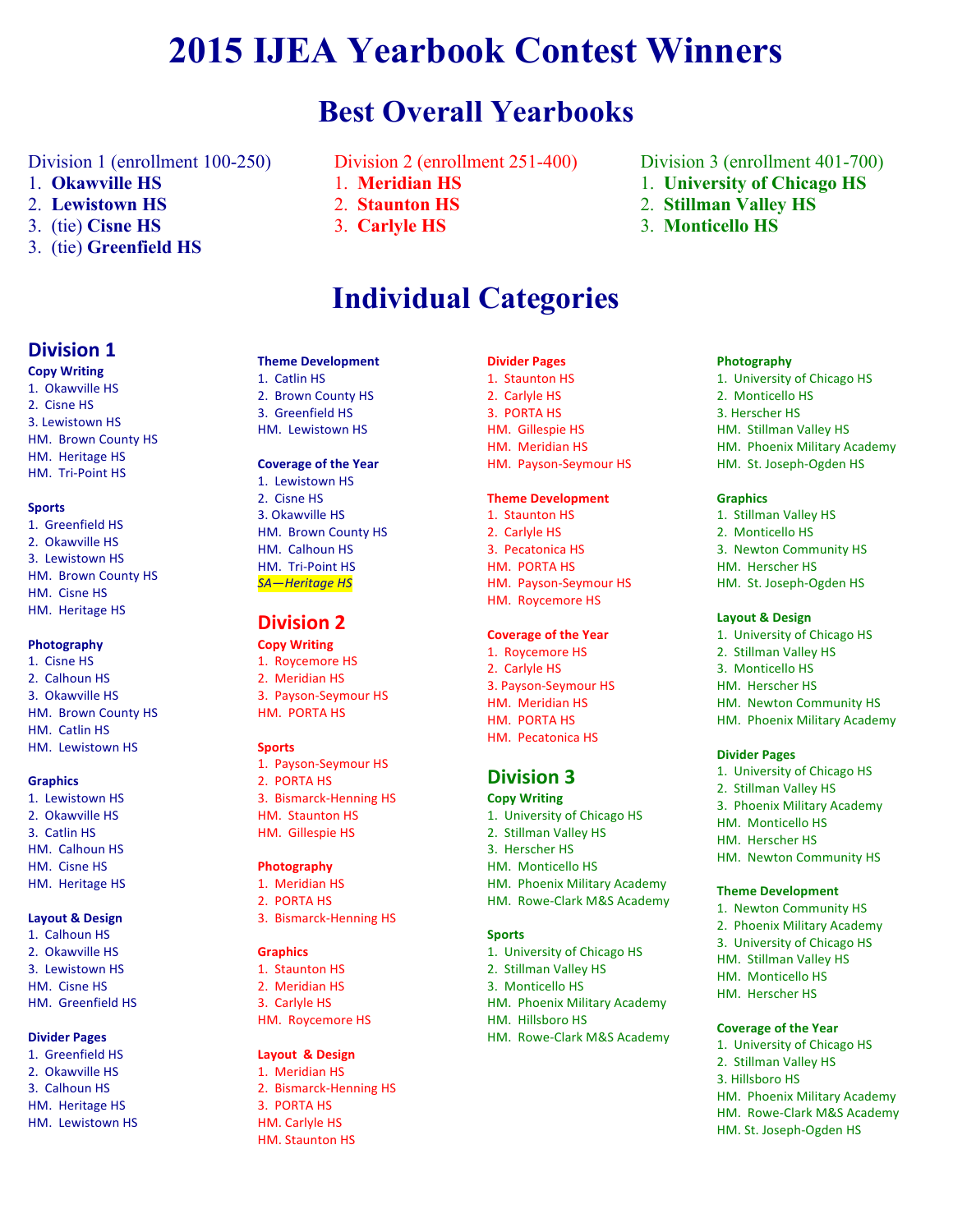# **2015 IJEA Yearbook Contest Winners**

# **Best Overall Yearbooks**

Division 4 (enrollment 701-1250) 1. **Taylorville HS** 2. **Carbondale Community HS**

3. **Mattoon HS**

Division 5 (enrollment 1,388-4,000)

- 1. **Glenbrook South HS**
- 2. **Glenwood HS**

1. Glenbrook South HS 2. Oswego East HS

HM. Edwardsville HS HM. McHenry HS HM. Prospect HS

3. Downers Grove North HS

3. **Edwardsville HS**

# **Individual Categories**

## **Division 4**

**Copy Writing** 1. Taylorville HS 2. Triad HS 3. Carbondale Comm. HS HM. LaSalle-Peru HS HM. Rantoul HS HM. Salem HS

## **Sports**

1. Taylorville HS 2. Mattoon HS 3. Carbondale Comm. HS HM. LaSalle-Peru HS HM. Triad HS HM. Salem HS

## **Photography**

1. Mattoon HS 2. Morton HS 3. Salem HS HM. Carbondale Comm. HS HM. LaSalle-Peru HS HM. Triad HS

## **Graphics**

1. Mattoon HS 2. LaSalle-Peru HS 3. Taylorville HS HM. Rantoul HS HM. Richland County HS HM. Triad HS

## **Layout & Design**

1. Taylorville HS 2. LaSalle-Peru HS 3. Triad HS HM. Marion HS HM. Mattoon HS

## **Divider Pages**

1. Carbondale Comm. HS 2. Triad HS 3. LaSalle-Peru HS HM. Marion HS HM. Rantoul HS HM. Taylorville HS

## **Theme Development**

1. Taylorville HS 2. Carbondale Comm. HS 3. LaSalle-Peru HS HM. Marion HS HM. Rantoul HS HM. Triad HS

## **Coverage of the Year**

- 1. Carbondale Comm. HS
- 2. Triad HS
- 3. LaSalle-Peru HS
- HM. Rantoul HS
- HM. Salem HS
- HM. Taylorville HS

## 1. Glenbrook South HS 2. Edwardsville HS

**Sports** 

**Division 5 Copy Writing**

- 3. Glenwood HS HM. Elk Grove HS **HM.** Morton West HS
- HM. Prospect HS

## **Photography**

1. Prospect HS 2. Glenwood HS 3. O'Fallon Township HS HM. Edwardsville HS HM. Glenbrook South HS **HM. McHenry HS** 

## **Graphics**

- 1. Edwardsville HS 2. Glenbrook South HS
- 3. Glenwood HS
- HM. McHenry HS
- HM. Oswego East HS
- HM. Prospect HS

## **Layout & Design**

1. Glenwood HS 2. Prospect HS 3. O'Fallon Township HS HM. Edwardsville HS HM. McHenry HS HM. Pekin Community HS

## **Divider Pages**

1. Glenwood HS 2. Oswego East HS 3. Prospect HS HM. Downers Grove North HS HM. Edwardsville HS HM. McHenry HS

## **Theme Development**

1. McHenry HS 2. Edwardsville HS 3. Champaign Central HS HM. Glenbrook South HS HM. Oswego East HS HM. Prospect HS

## **Coverage of the Year**

- 1. Glenbrook South HS
- 2. Edwardsville HS
- 3. Pekin Community HS
- HM. Elk Grove HS
- HM. Oswego East HS
- HM. Prospect HS